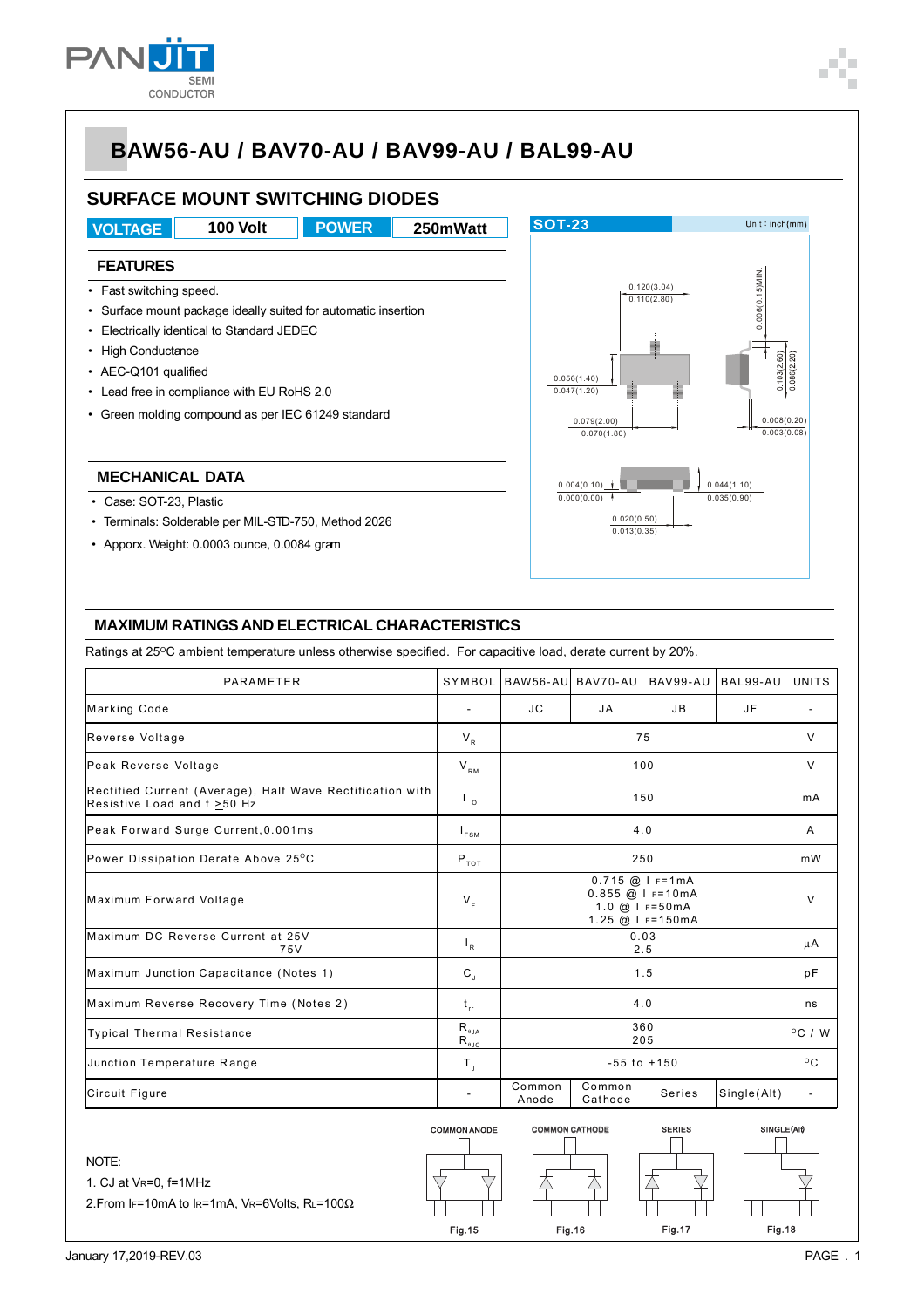

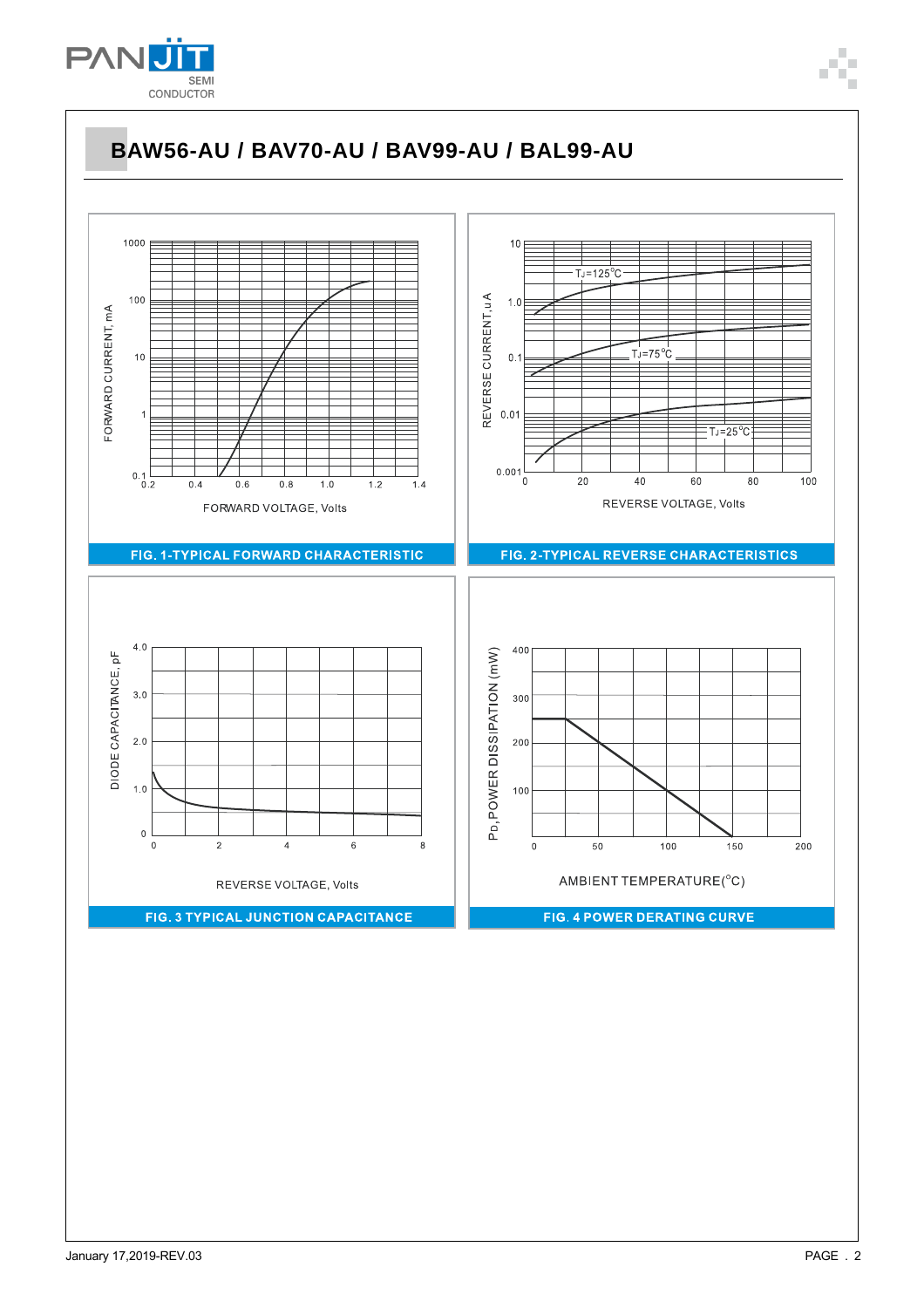

# **BAW56-AU / BAV70-AU / BAV99-AU / BAL99-AU**

### **MOUNTING PAD LAYOUT**



### **ORDER INFORMATION**

• Packing information

T/R - 12K per 13" plastic Reel

T/R - 3K per 7" plastic Reel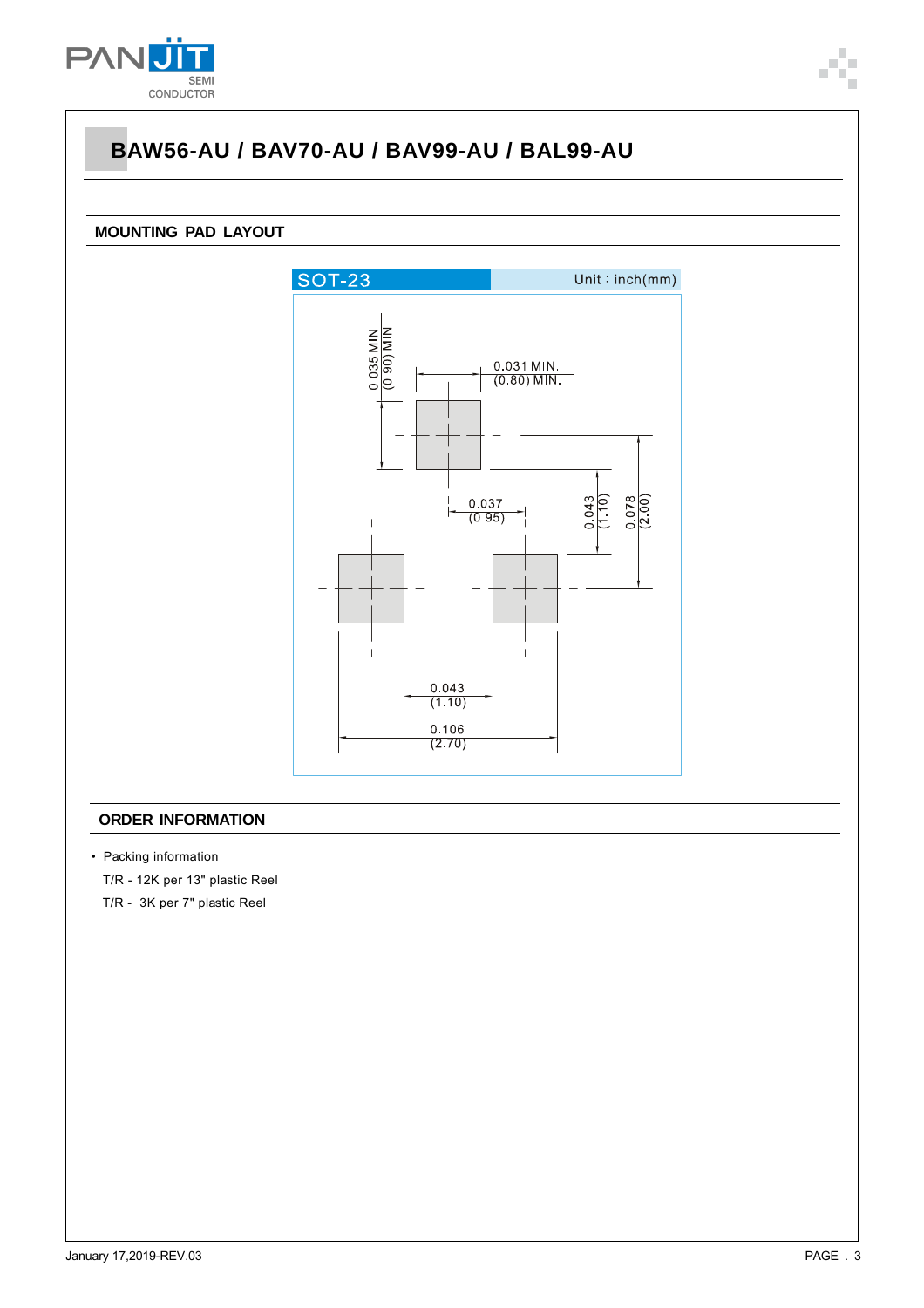